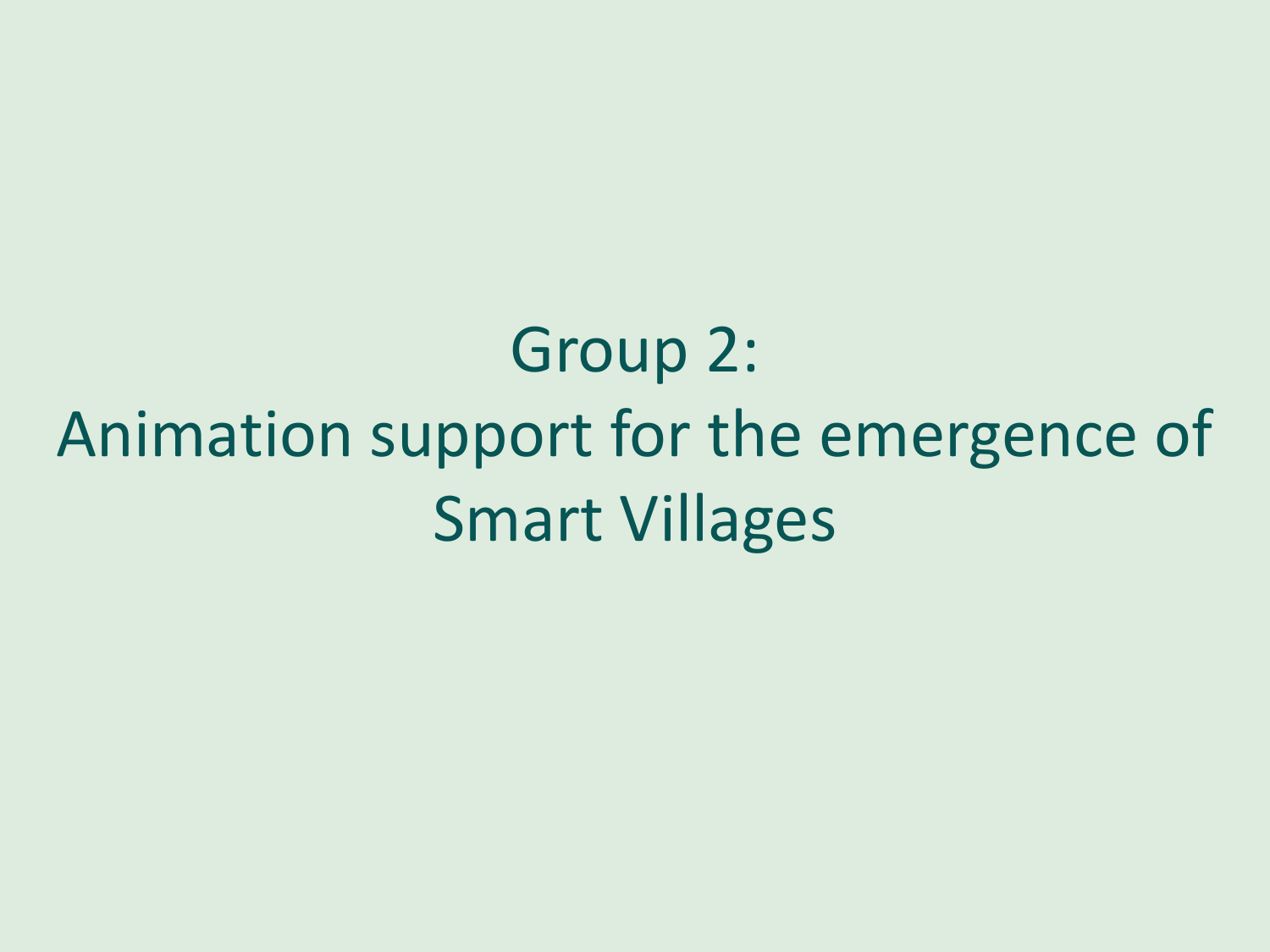## Key examples presented & discussed

- Finland: Innovation camp
- **Finland: National Thematic WG on SV**
- Finland: village competition
- Finland: Application clinics for LAGs (in preparation their LDS) – one topic might be SV
- Poland: Online training for LAGs on SV to support them in the writing of SV concept papers in 2022
- Poland: application for LAGs for writing SV concept papers
- Estonia: organisation of events with international examples (from FI and LV), to better understand SV concepts
- Austria: from 2022 innovation camps type of activity starts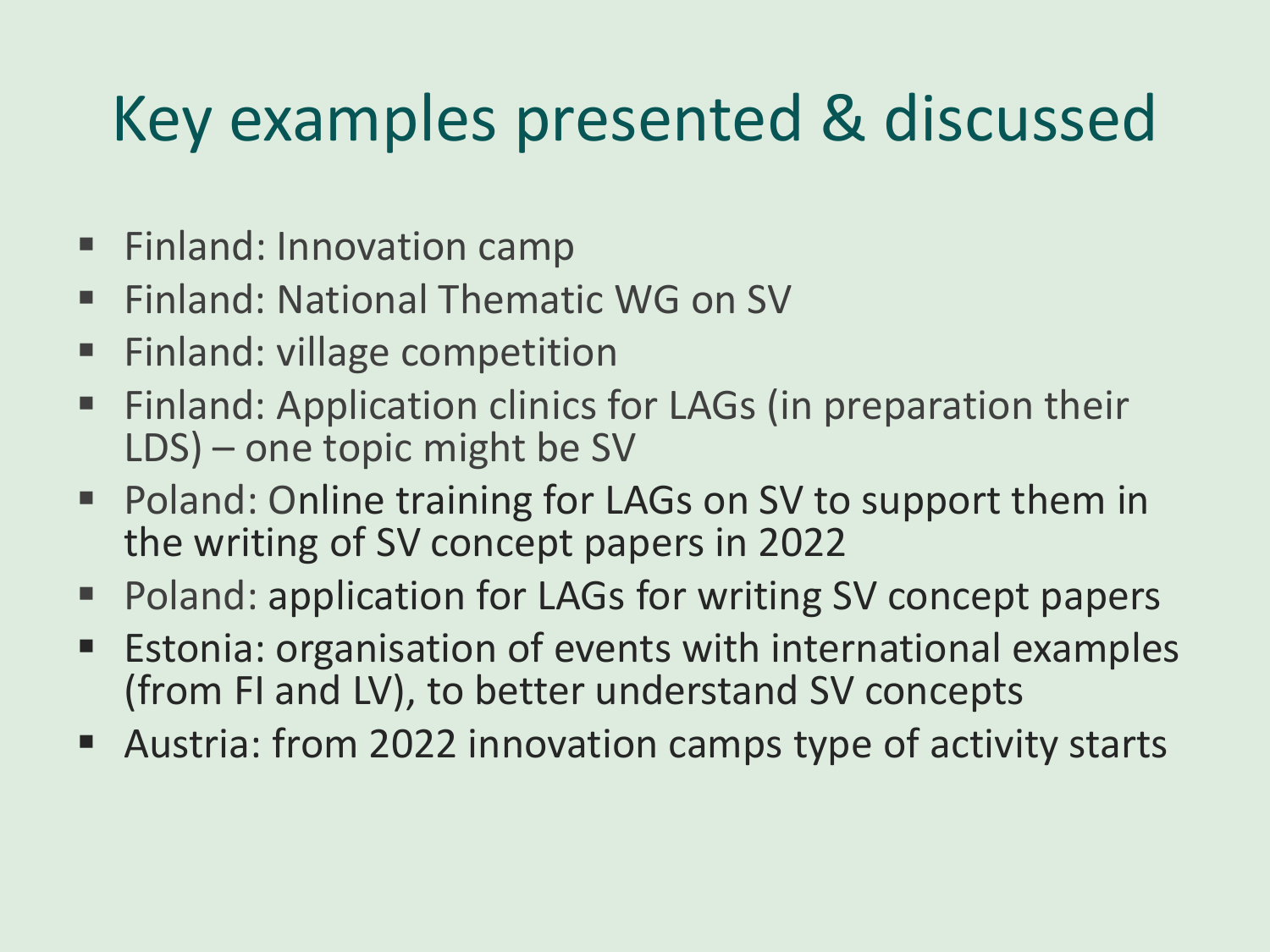What have been the most successful components of support instruments and processes?

- **Innovation camp**
- serves also as **project planning**
- **voluntary work** is a very important part of the organisation
- **budget is under the level of need for public procurement procedure** (choosing the consultant company)
- **thematical innovation camp** was also organised

## ▪ **Example from Poland:**

- already putting together different actors (villages and LAGs) was a success (better understand each other)